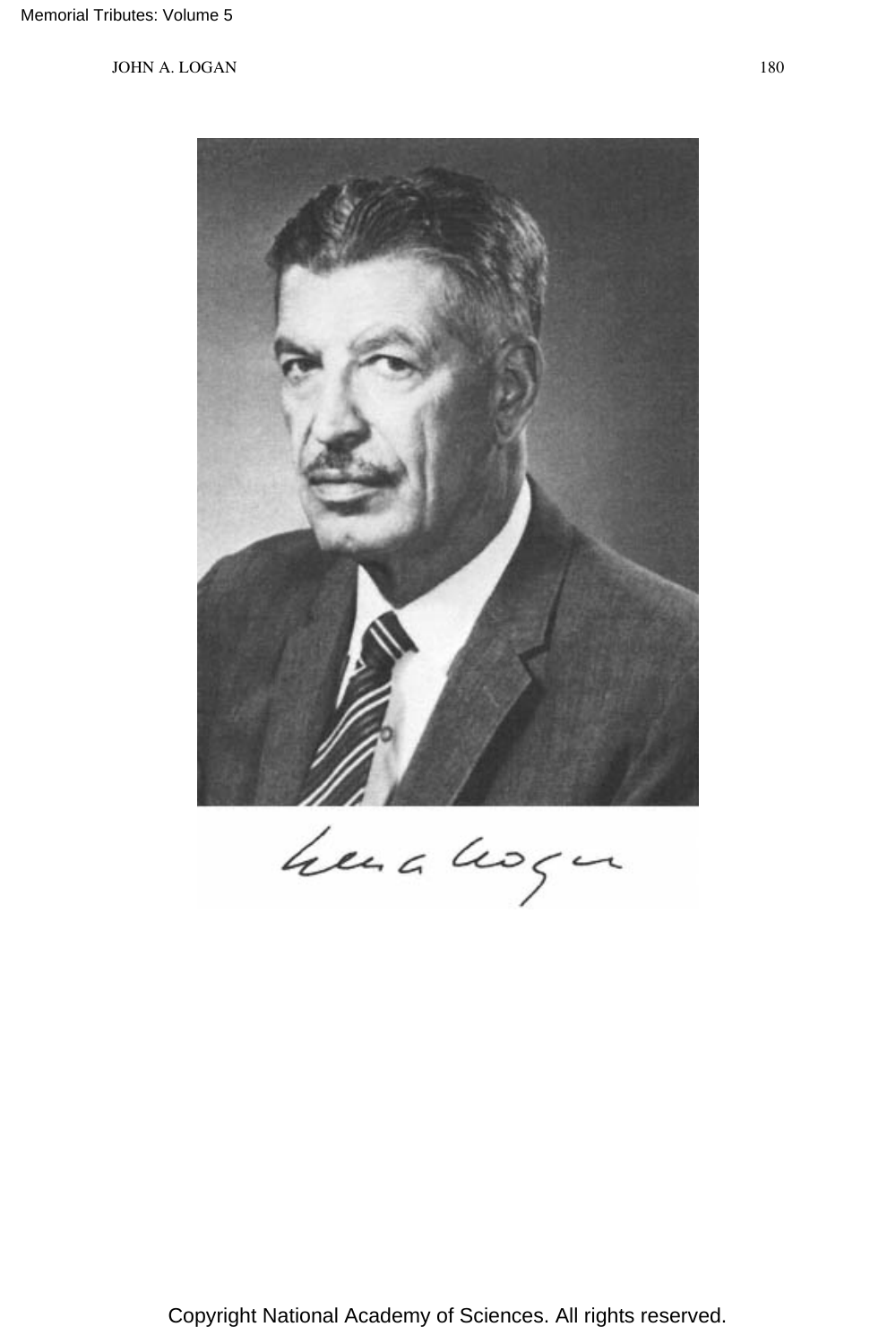# **John A. Logan**

#### 1908–1987

#### By Abe Silverstein

John A. Logan, a noted educator and internationally known environmental engineer, died February 16, 1989, at age seventy-eight. He served as president of Rose-Hulman Institute of Technology from 1962 until 1976, guiding the private engineering and science college through a period of significant renovation and academic restructuring during his fourteen-year tenure.

Logan earned a B.Sc. and B.Eng. from the University of Saskatchewan in 1929 and 1934, respectively, and an M.Sc. in 1935 and a D.Sc. (environmental engineering) in 1942 from Harvard University. He also received honorary doctorate degrees from Wabash and Franklin Colleges, the University of Evansville, Indiana University, and Indiana State University.

After serving as a major in the U.S. Army, Logan was employed for eight years in Europe by the International Health Division of the Rockefeller Foundation. He was named chairman of the Department of Civil Engineering at Northwestern University in 1954, and served there until he was named president of Rose Polytechnic Institute, as Rose-Hulman was known in 1962.

Logan served for nearly forty years as a consultant and member of several committees of the World Health Organization. In addition, he was a consultant to the government of Guatamala on waste disposal and food production and to the Epidemiological Board of Waste Disposal in Alaska.

Before assuming the presidency of Rose-Hulman, Logan had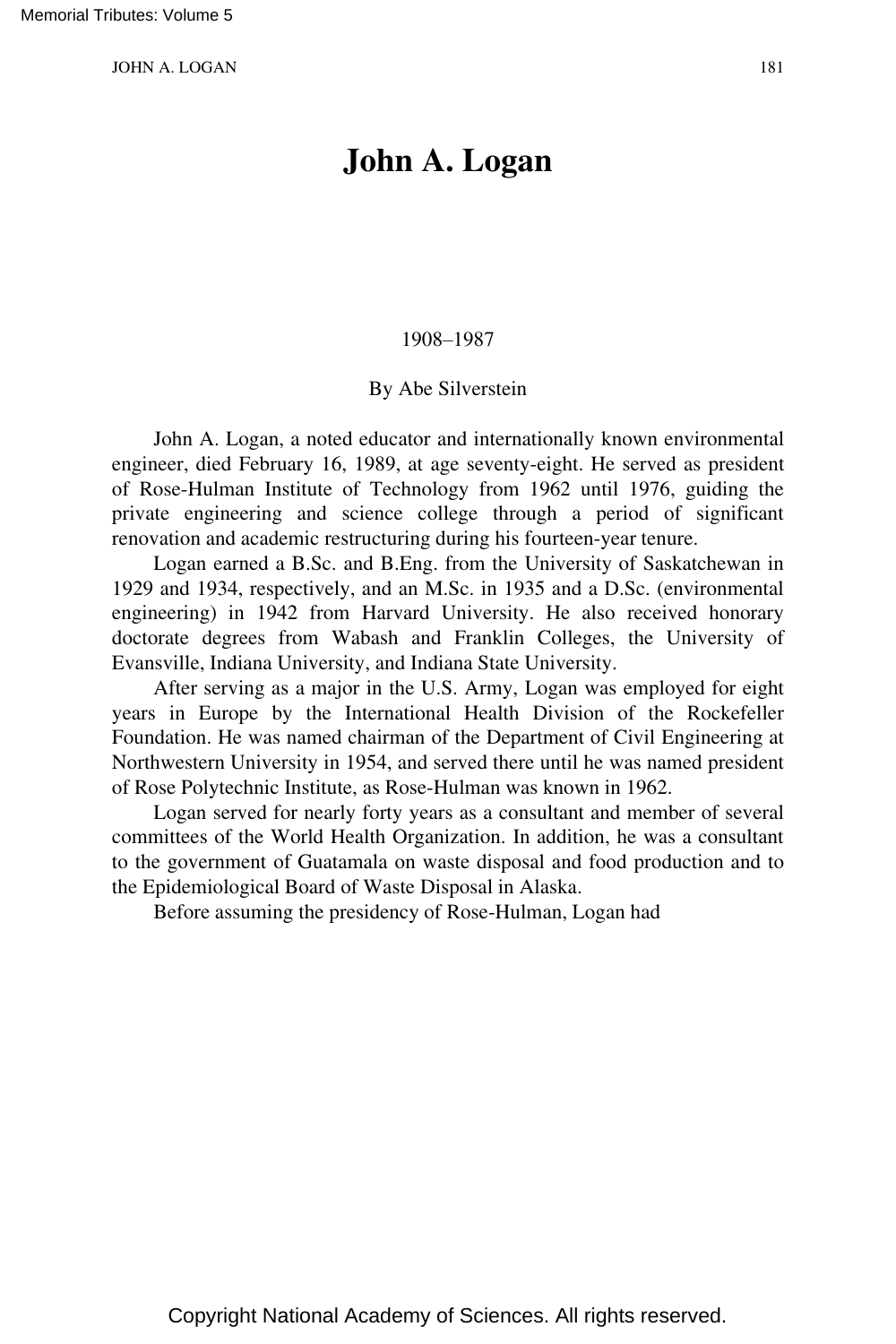been involved in several international environmental engineering projects for which he won praise from the United States, Italy, and Brazil. As superintendent of Ente Regionale Lotts Antianofelica en Sardegna, he was in charge of one of the largest experiments ever carried out in the field of malaria and mosquito eradication and reclamation. The problem was to determine whether developed technology in the eradication of an invading malaria vector (Gambia) in Brazil could be used against an indigenous species (Labranchiae) in the island of Sardinia. Malaria was successfully eradicated, new technology was developed, the mosquito population was reduced to the vanishing point but not eradicated, and land was reclaimed and made habitable. The techniques, administrative and logistical procedures, and engineering innovations developed by Logan were adopted and had a major impact on the World Health Organization's international project for the worldwide eradication of malaria.

As chief engineer of the Amazon Valley Project while an officer in the U.S. Army Core of Sanitary Engineers (Office of Inter-American Affairs) from 1943 to 1946, he successfully demonstrated the widespread application of sanitary engineering programs (malaria control, water supply, waste disposal, health centers, and hospitals) to public health and area development. This large engineering program contributed greatly to the Point Four philosophy later adopted by President Truman, and Logan was honored by the American and Brazilian governments for bringing sanitation to the Amazon basin.

He was elected a member of the National Academy of Engineering in 1968 and was one of only six Americans with a membership in the British Institution of Civil Engineers, the oldest engineering society in the world.

Honors also included membership in Tau Beta Pi. He was a fellow in the American Society of Civil Engineers and a member of Sigma Xi, the American Society of Professional Engineers, the American Public Works Association, and the American Society of Tropical Medicine and Hygiene. In 1974 Logan was selected the Indiana Engineer of the Year. He served as president of the Association of Independent Engineering Colleges, Associated